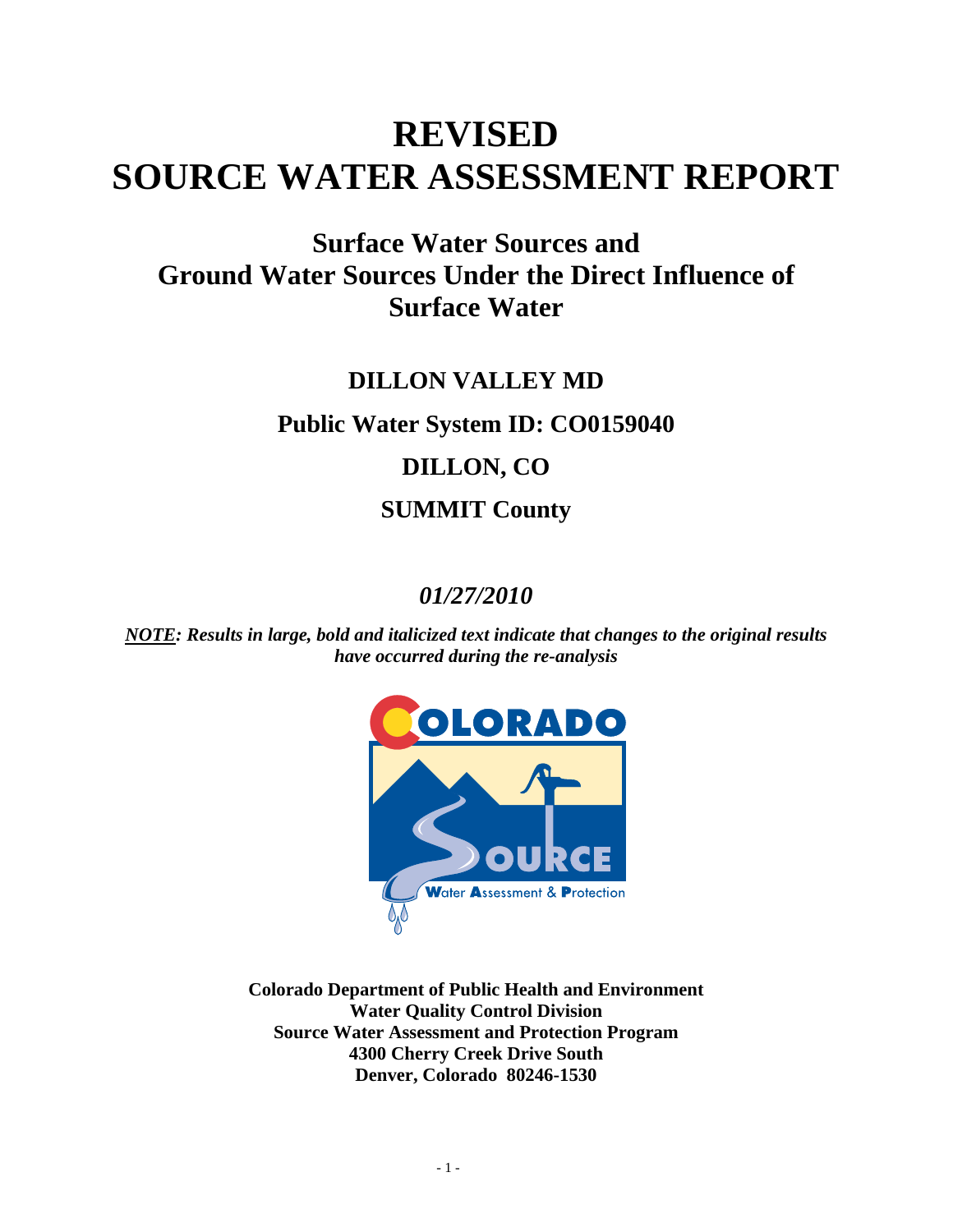### **SOURCE WATER ASSESSMENT SUMMARY**

#### **Background**

The Colorado Department of Public Health and Environment (CDPHE) has completed a source water assessment for **DILLON VALLEY MD** as required by the 1996 Safe Drinking Water Act amendments and in accordance with Colorado's Source Water Assessment and Protection (SWAP) program. The purpose of this assessment is to analyze the potential susceptibility of each public drinking water source to contamination, and to supply pertinent information so that decision-makers voluntarily can develop and implement appropriate preventive measures to protect these water sources. The Safe Drinking Water Act requires that the public water system and its consumers be informed of the assessment results.

#### **SWAP Process**

The SWAP program is a multi-step two-phased process (Figure 1) designed to assist public water systems in preventing accidental contamination of their untreated drinking water supplies. These phases include the assessment phase and the protection phase as depicted in the upper and lower portions of Figure 1, respectively.



Figure 1. Source Water Assessment and Protection Process.

The assessment phase involves understanding where each public water system's source water comes from, what contaminant sources potentially threaten the water source(s), and how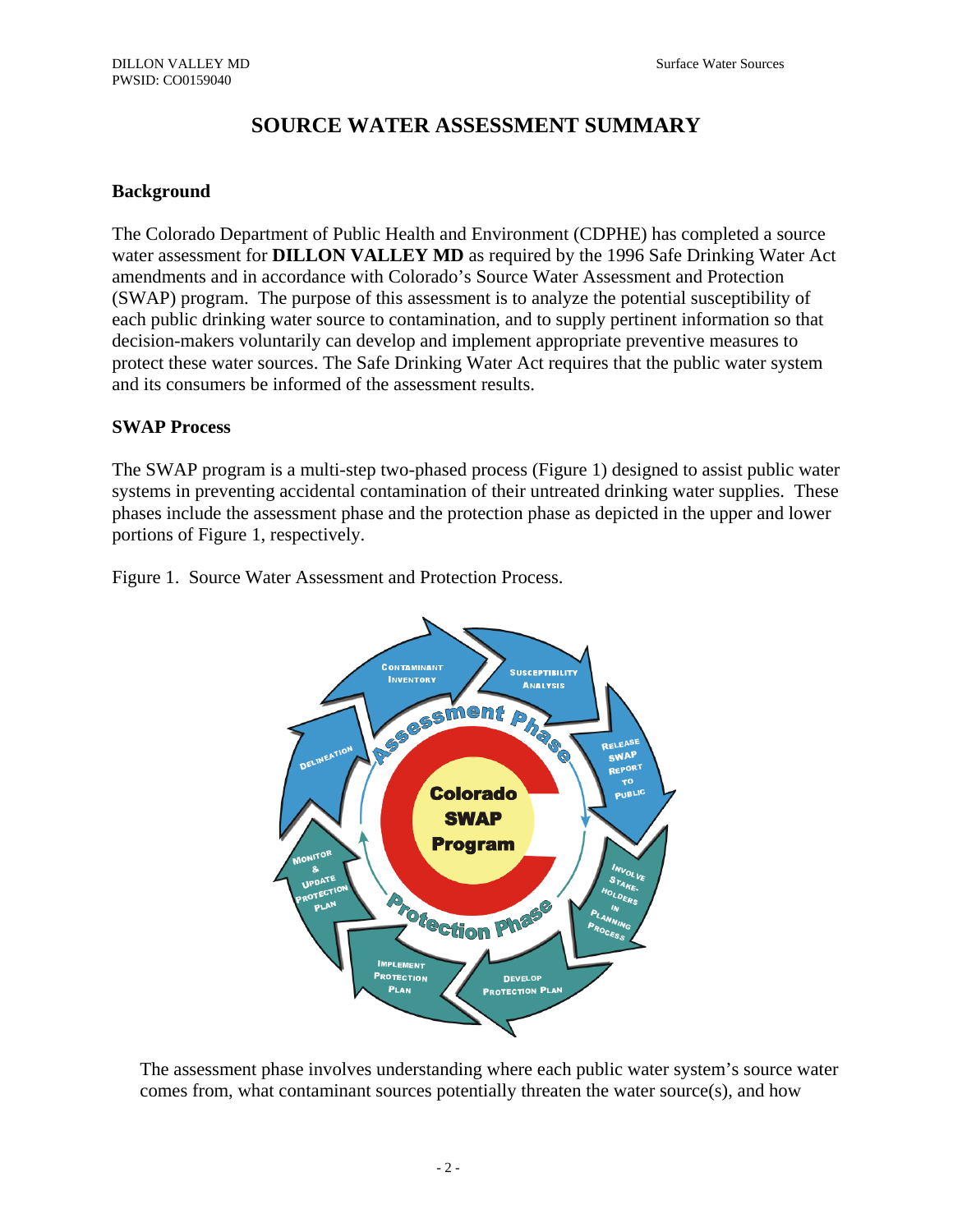susceptible each water source is to potential contamination. The product of the assessment phase is contained in this report.

The protection phase occurs when local decision-makers use the source water assessment results and other pertinent information to develop management and response strategies to protect the water sources from potential contamination.

#### *Assessment Process*

As depicted in the upper portion of Figure 1, the source water assessment for all public water systems consists of four primary elements. These elements include:

- 1) delineating the source water assessment area for each drinking water source;
- 2) conducting a contaminant source inventory to identify potential sources of contamination within each of the source water assessment areas;
- 3) conducting a susceptibility analysis to determine the potential susceptibility of each public drinking water source to the different sources of contamination and;
- 4) reporting the results of the source water assessment to the public water systems and the general public.

Public water systems were given the opportunity to review and provide corrections and/or feedback on draft versions of their source water assessment area delineations and their contaminant source inventories. All pertinent corrections and feedback were incorporated into this assessment.

#### *Delineation of Source Water Assessment Area*

The source water assessment area defines the area or region of the watershed or aquifer contributing untreated water to the public water system's source water intake. The area also defines where potential contamination of this water source could occur.

A public water system may have rights to use one or more source water types for drinking water. These source water types include:

- Surface water source any "untreated" water source that is diverted directly from a stream, river, lake, pond or similar surface water body.
- Ground water source any "untreated" water source that is diverted directly from an underground source of water (i.e., an aquifer).
- Ground water source under the direct influence of surface water any "untreated", shallow, ground water source that testing has shown to be in hydrologic connection to a nearby surface water body.

For surface water systems and ground water systems under the influence of surface water, the source water assessment area includes the watershed drainage area above the intake, and any secondary diversion structures used to divert untreated water from other watersheds.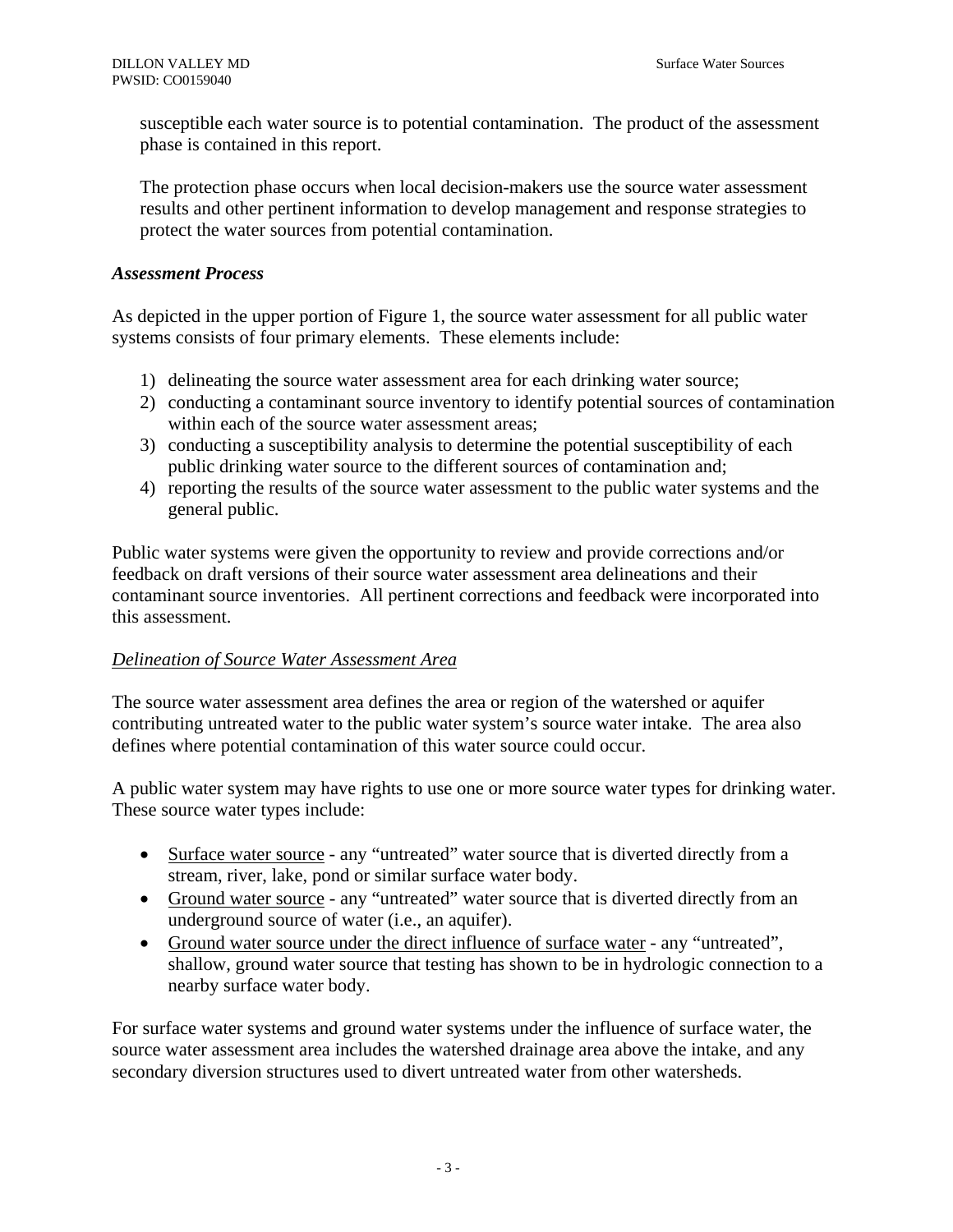A public water system also may have purchased water sources. A purchased water source includes any "treated" surface water source, ground water source and/or ground water source under the influence of surface water that is purchased from another public water system.

This assessment report presents the results only for active surface water sources and/or ground water sources under the direct influence of surface water that the public water system has rights to use for drinking water. Assessment results for any purchased water sources that the public water system may have are presented in the source water assessment report(s) for the public water system that supplies the purchased water source.

#### *Contaminant Source Inventory*

Drinking water sources are susceptible to contamination from a wide variety of natural and manmade threats. Figure 2 illustrates some of the potential contaminant sources that might be encountered for surface water and ground water sources, and how contaminants from these sources can enter the source water. Potential contaminant sources include anything likely to manufacture, produce, use, store, dispose, or transport regulated and unregulated contaminants of concern. Potential contaminant sources were divided into two groups for this assessment:

- Discrete contaminant sources generally include facility-related operations from which the potential release of contamination would be confined to a relatively small area.
- Dispersed contaminant sources generally include broad based land uses and miscellaneous sources from which the potential release of contamination would be spread widely over a relatively large area.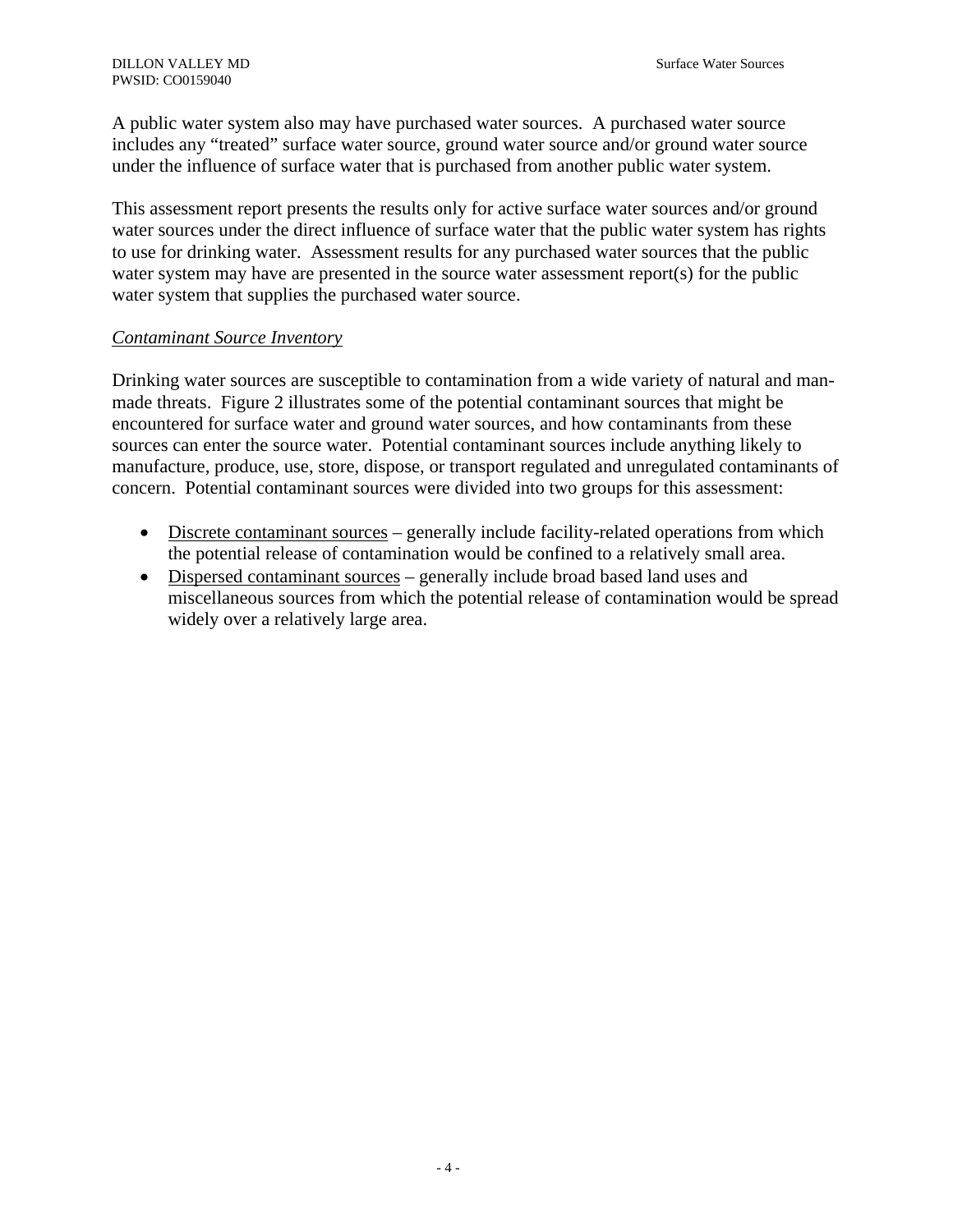#### Figure 2. Examples of Potential Contaminant Sources and How Contaminants Can Enter Your Source Water.

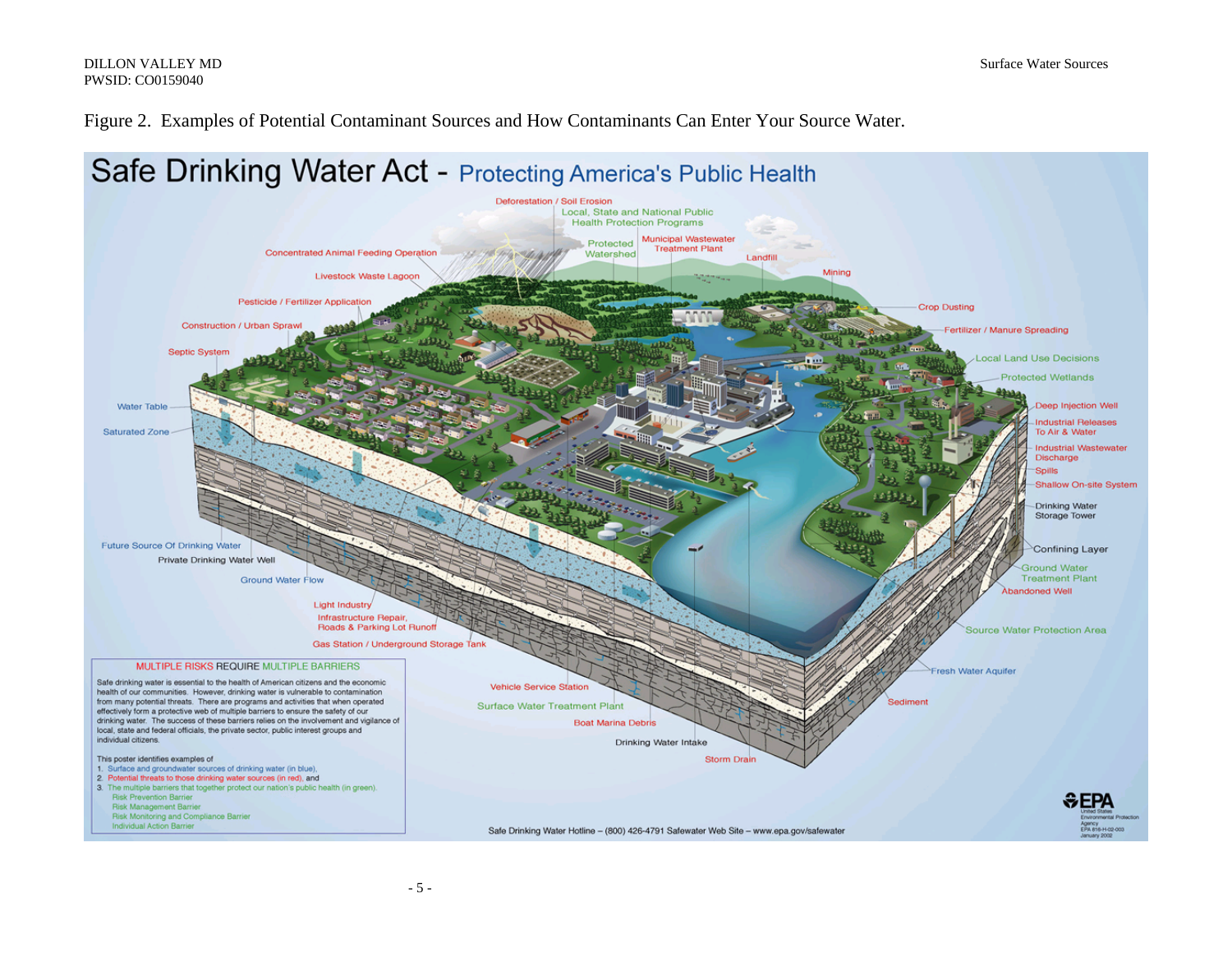This page intentionally left blank.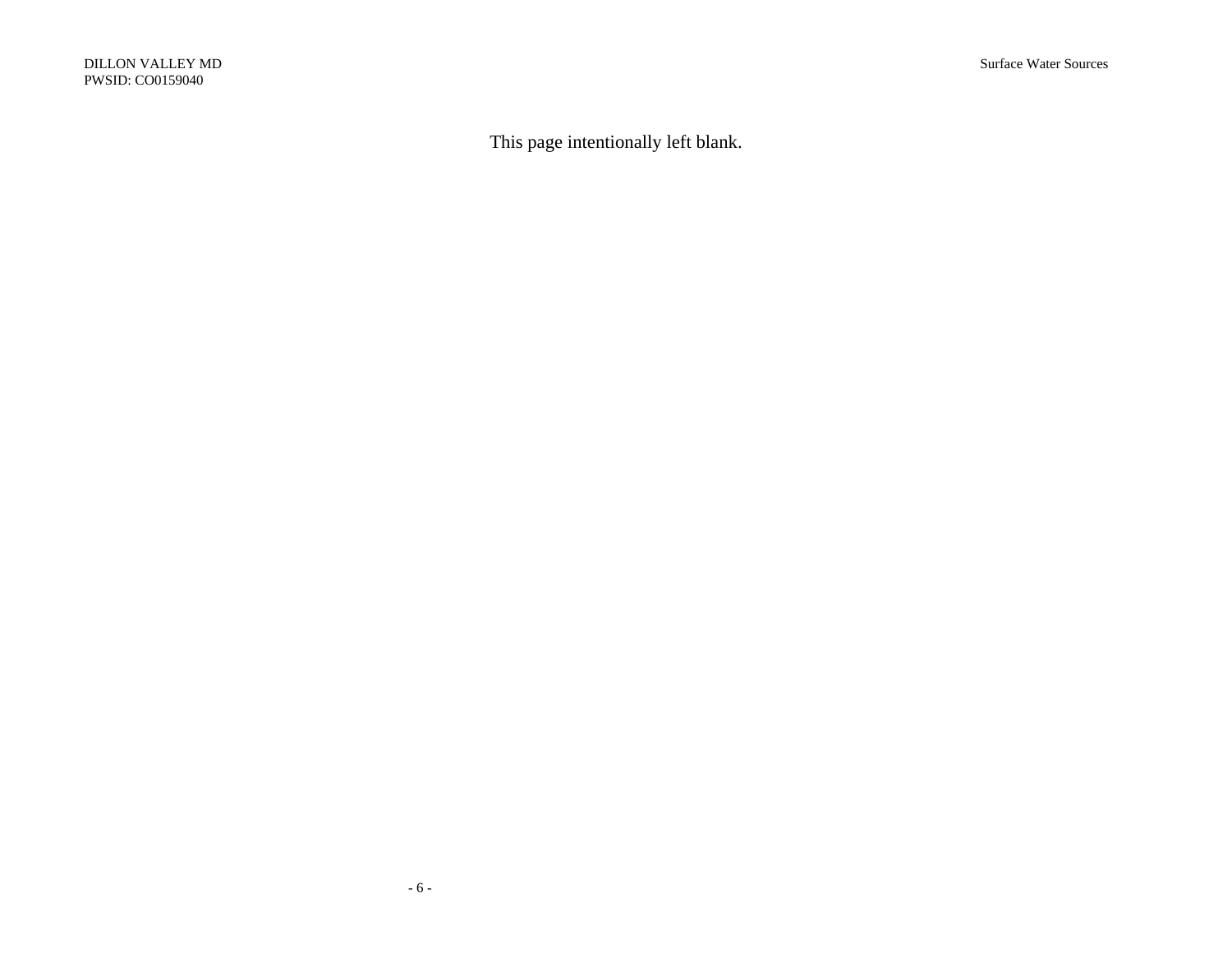#### *Susceptibility Analysis*

The current analysis looks at the susceptibility of a water source to individual potential contaminant sources (referred to as individual susceptibility), as well as the total susceptibility of a water source to all of the individual potential contaminant sources that were inventoried within its source water assessment area. The susceptibility of a surface water source or a ground water source under the direct influence of surface water to an individual potential contaminant source depends on the two primary factors: physical setting vulnerability and contaminant source threat, as shown in Figure 3.



Figure 3. Components of Water Source Susceptibility.

Physical Setting Vulnerability – involves an evaluation of the ability of the watershed setting in the source water assessment area to provide a sufficient buffering capacity to mitigate potential contaminant concentrations in the source water. This ability is affected by physical characteristics like the total size of the source water assessment area, annual precipitation, soil properties and vegetative cover within the source water assessment area, as well as the structural soundness of the intake itself.

Contaminant Source Threat – involves an evaluation of the potential for a contaminant source to provide contaminants in sufficient amounts for the source water to become contaminated at concentrations that may pose a health concern to consumers of the water. The potential threat is affected by the types and volumes of potential contaminants that might be present, the likelihood that contaminants might be released, and the proximity of the contaminant source to the source water intake and its proximity to the surface water body supplying the untreated source water.

The total susceptibility of a water source is determined from its cumulative susceptibility to all of the discrete contaminant sources and all of the dispersed contaminant sources that were inventoried in its source water assessment area. In other words, the total susceptibility of a water source is a reflection of the combined individual susceptibilities posed by all of the discrete and all of the dispersed contaminant sources inventoried in the source water assessment area.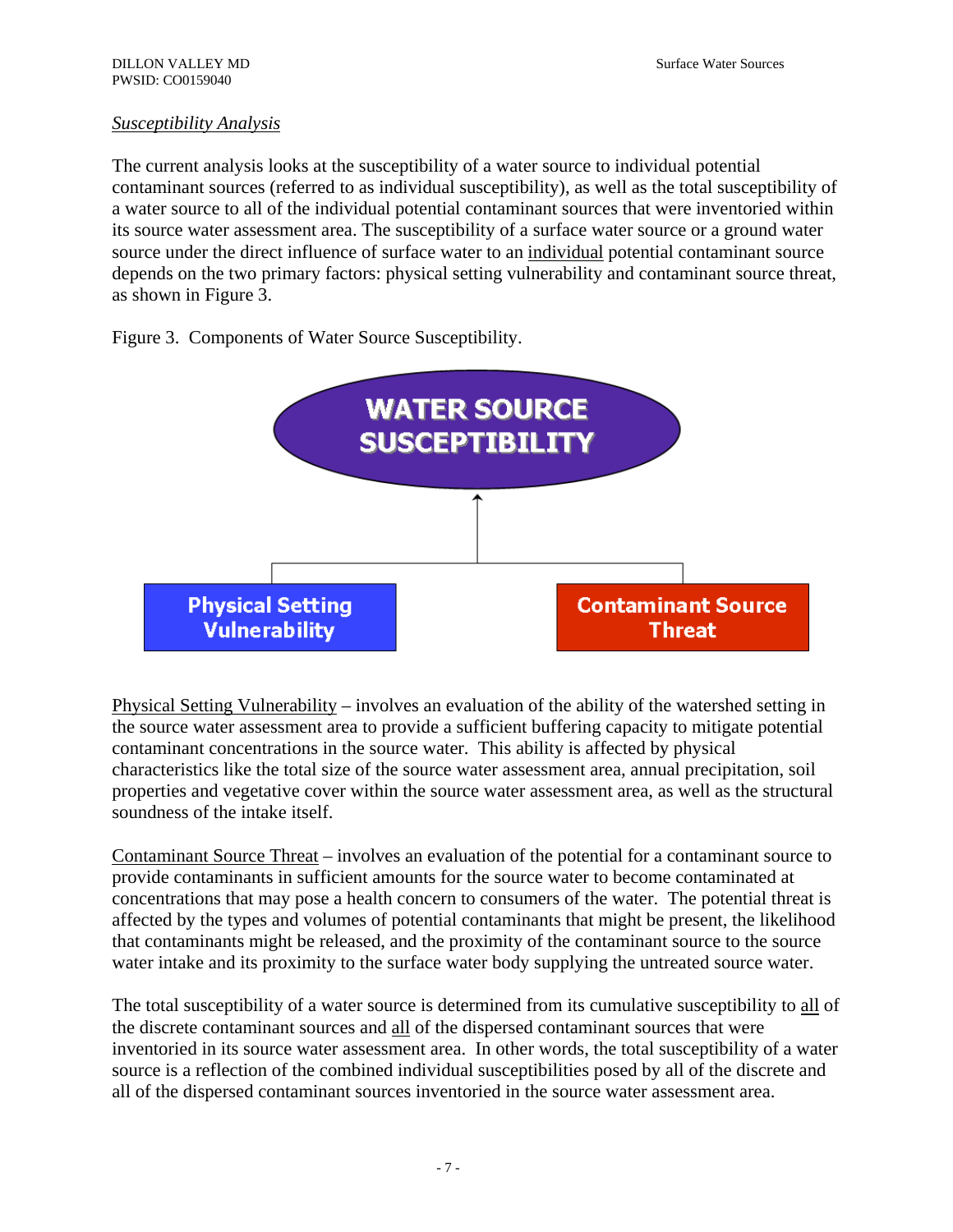Therefore, the susceptibility of a water source to all discrete contaminant sources is a reflection of the combined individual susceptibilities posed by each discrete contaminant source that was inventoried. Likewise, the susceptibility of a water source to all dispersed contaminant sources is a reflection of the combined individual susceptibilities posed by each dispersed contaminant source that was inventoried.

In order to determine the susceptibility of a water source to potential contamination, the Colorado Department of Public Health and Environment developed a unique susceptibility analysis model and scoring system to evaluate the different physical setting vulnerability and contaminant threat factors that contribute to the susceptibility of a water source. This unique model and scoring system serves as the benchmark by which the potential susceptibility of other like water sources in the state can be measured or judged. *Therefore, the results of your source water assessment are not directly comparable to results from other states. These assessment results are only meaningful when compared to other surface water sources and ground water sources under the direct influence of surface water in Colorado.*

To provide the reader a general sense of the degree of potential risk to a water source, the total susceptibility scores, individual susceptibility scores and physical setting vulnerability scores are assigned qualitative ratings of Low, Moderately Low, Moderate, Moderately High, or High based on statistical indicators established by the Colorado Department of Public Health and Environment. In developing the qualitative ratings for these particular factors, a commonly applied statistical approach is used to group the scores for each of these factors into the five possible rating categories. This approach is not unlike what a teacher uses in grading student test scores. The statistical approach determines the factor score's relative position within the statewide populations of total susceptibility scores, individual susceptibility scores or physical setting vulnerability scores for the more than 500 surface water sources and ground water sources under the direct influence of surface water that were analyzed.

In general, the higher the susceptibility rating for the water source, the greater the risk for potential contamination of the water source. For example, a total susceptibility rating of Moderately High or High generally means that the potential vulnerability posed by the physical setting of the water source and the cumulative potential threats posed by the various contaminant sources are proportionately higher than the vulnerability and cumulative threats posed to an average surface water source or ground water source under the direct influence of surface water in the state. Similarly, an individual susceptibility rating of Moderately High or High generally means that the potential vulnerability posed by the physical setting of the water source and the potential threat posed by an individual contaminant source is proportionately higher than the vulnerability and individual threat posed to an average surface water source or ground water source under the direct influence of surface water in the state.

Likewise, the higher the physical setting vulnerability rating for the water source, the more vulnerable the water source is to potential contamination. A physical setting vulnerability rating of Moderately High or High generally means that the physical setting of the water source potentially provides proportionately less buffering capability to mitigate potential contaminant concentrations in the source water when compared to an average surface water source or ground water source under the direct influence of surface water in the state.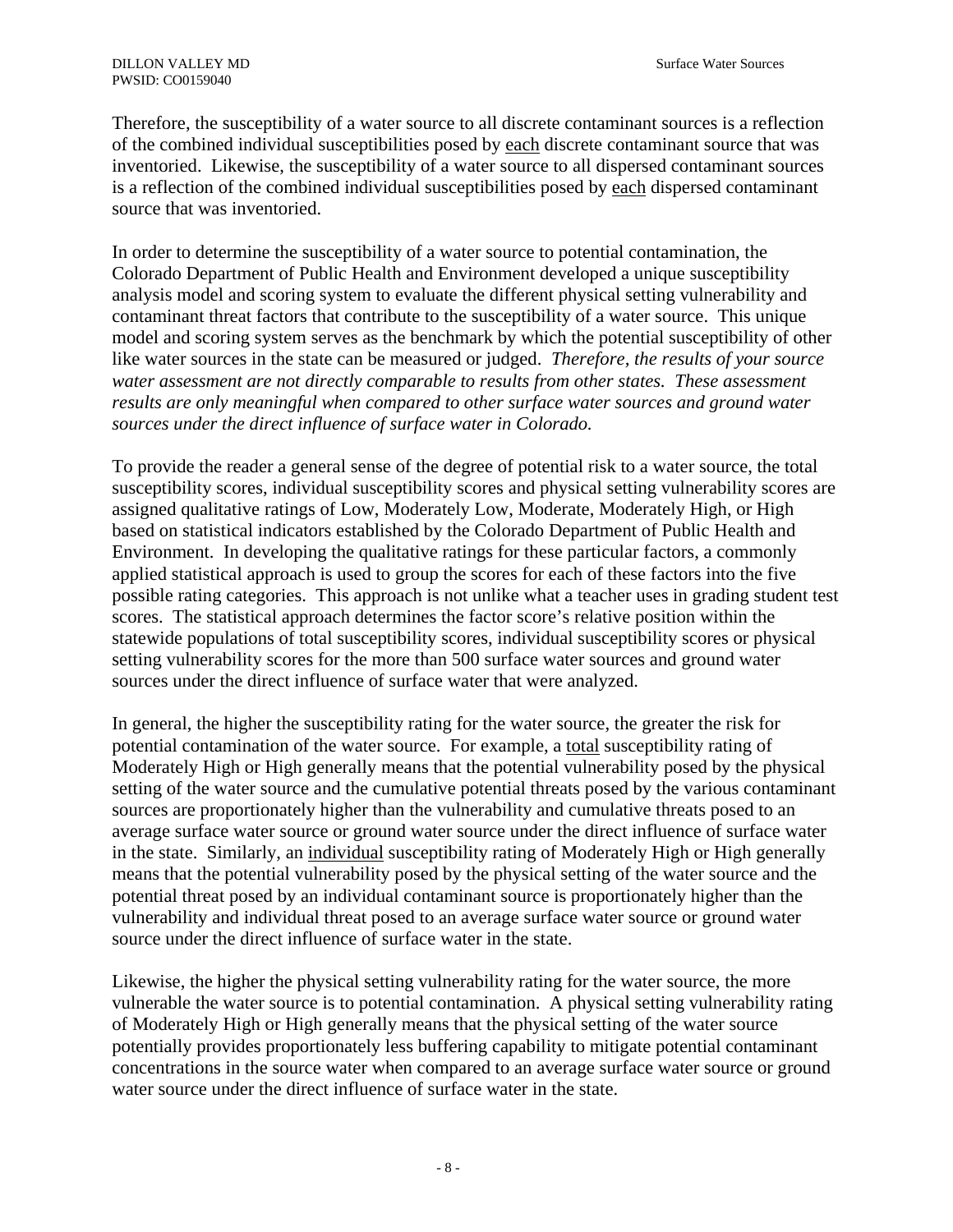The results of the statistical evaluations are easier to understand by plotting the statewide distribution of the total and individual susceptibility ratings, and the physical setting vulnerability ratings for all surface water sources and ground water sources under the direct influence of surface water that were analyzed. The final statewide total susceptibility, individual susceptibility and physical setting vulnerability rating distribution plots generated from the evaluations are presented in the assessment results section of this report. These rating distribution plots present the numerical scoring ranges associated with a given rating category, and the number of water sources or contaminant sources throughout the state that received a specific rating.

The Colorado Department of Public Health and Environment has provided two source water assessment methodology documents that can be downloaded from the Colorado SWAP web site (**[www.cdphe.state.co.us/wq/sw/swaphom.html](http://www.cdphe.state.co.us/wq/sw/swaphom.html)**) and reviewed. These documents present a more detailed discussion on the assessment methodology used for surface water sources and ground water sources under the direct influence of surface water, and ground water sources for people who are interested.

#### *Protection Process*

Public water systems and communities are strongly encouraged to use their source water assessment information to voluntarily enter the protection phase of SWAP. The next step involves developing and continuously implementing a source water management or protection plan at the local level. **No statutory authority has been given to the Colorado Department of Public Health and Environment to force the adoption or implementation of source water protection measures. The authority to do so rests with local communities and governments.**

As depicted in the lower portion of Figure 1, the source water protection phase for all public water systems consists of four primary elements. These elements include:

- 1) involving stakeholders in the planning process;
- 2) developing a comprehensive protection plan for all of your drinking water sources;
- 3) implementing the protection plan on a continuous basis to reduce the risk of accidental contamination of the drinking water sources; and
- 4) monitoring the effectiveness of the protection plan and updating it accordingly as future assessment results indicate.

#### *Involve Stakeholders*

Public participation is crucial to the overall success of Colorado's SWAP program. Source water protection was founded on the concept that informed citizens, equipped with fundamental knowledge about their drinking water source and the threats to it, will be the most effective advocates for protecting this valuable resource.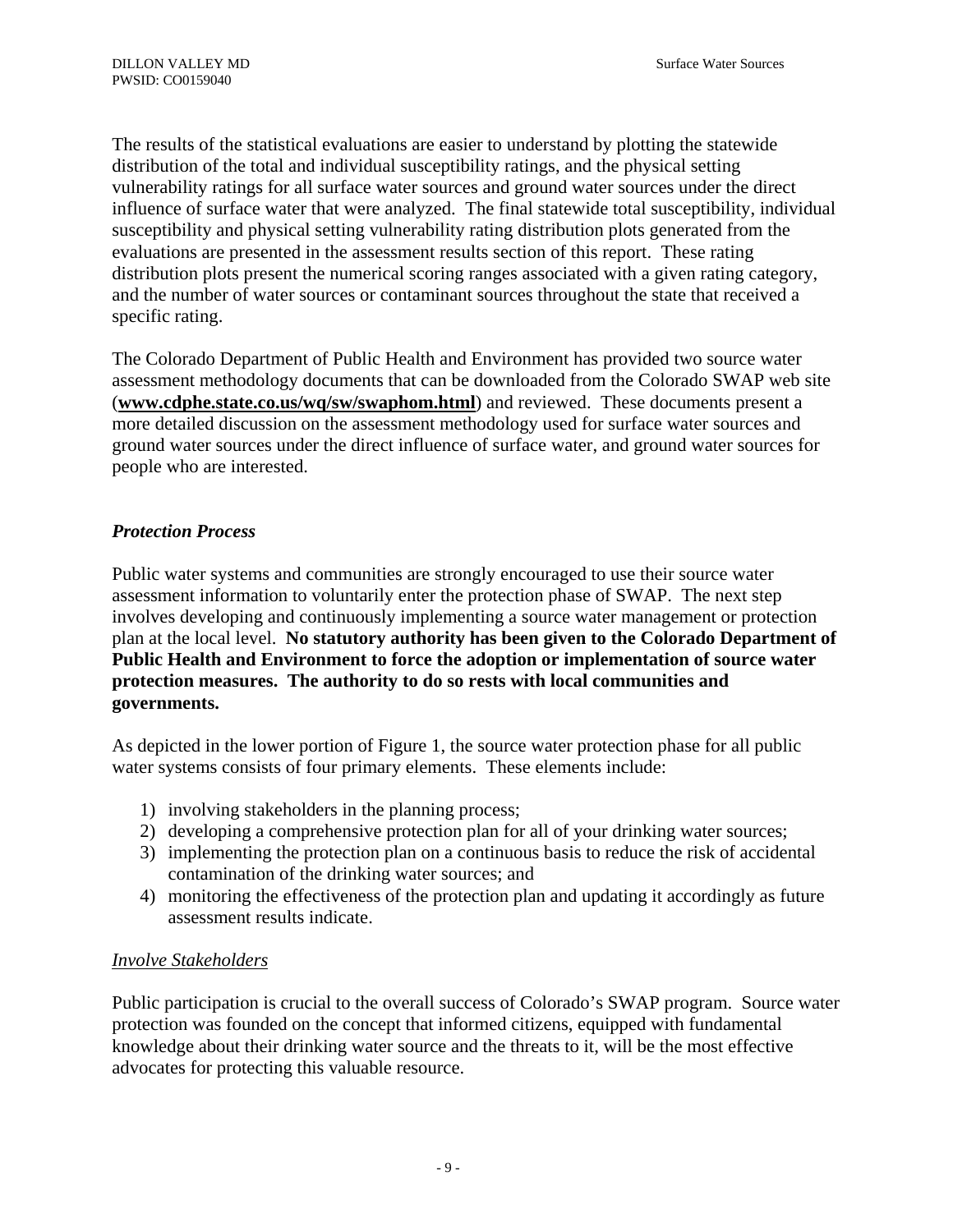The public water supplier or any other well-suited local interest group may take the lead in organizing public participation in the local SWAP protection planning effort. For public participation to be effective, there must be a well-organized effort to raise public awareness, identify groups and individuals interested in helping, and to define and implement the necessary assessment and planning tasks. The lead group is encouraged to involve all types of stakeholders – individuals, groups, organizations and local decision-makers affected by or concerned with the community's drinking water – in the local source water protection planning efforts.

### *Develop Protection Plan*

A source water management or protection plan essentially identifies (1) the specific management tools the public water system and community will use or the actions they will take to protect their source water, and (2) how the public water system and community will carry them out. A companion contingency plan is usually developed as part of the overall management plan. The contingency plan is essentially an emergency response plan for the water system that lays out a coordinated plan for responding rapidly, effectively, and efficiently to any emergency incident that threatens or disrupts the community water supply. Emergency incidents are any man-made events (e.g., chemical contamination, fire, vandalism, terrorism) or natural events (e.g., drought, fire, tornado) that can adversely affect the capability of the public water system to provide a steady supply of safe drinking water to its consumers. Public water systems and communities are encouraged to be creative in developing these plans.

#### *Implement Protection Plan*

The reduction of risk of accidental contamination of drinking water sources is affected by how well the public water system and community carry out the specific management tools they use or the actions they take to protect their source water. This requires a proper commitment of funding resources and personnel by the public water system and community to implement the source water protection measures they have developed. Considering the high cost of cleaning up contaminants once they have been released to the environment, this commitment may well be a reasonable investment to protect the natural quality of the drinking water source and avoid potential costly treatment of a contaminated water supply and/or costly development of a new water supply. The Colorado Department of Public Health and Environment also encourages public water systems and decision-makers to use their source water assessment results in making local land use decisions. Public water systems and communities interested in developing and implementing source water protection measures may be able to find limited financial assistance through the Colorado Department of Public Health and Environment.

### *Monitor and Update Protection Plan*

Public water systems and communities are encouraged to monitor the effectiveness of the source water protection measures they have implemented and to update their source water protection plan accordingly as future assessment results indicate. In developing a protection plan, each public water system is encouraged to identify measurable results that can be used to monitor the success of the protection measures they have implemented. Source water protection plans may need to be revised to address new potential threats over time as new assessment results become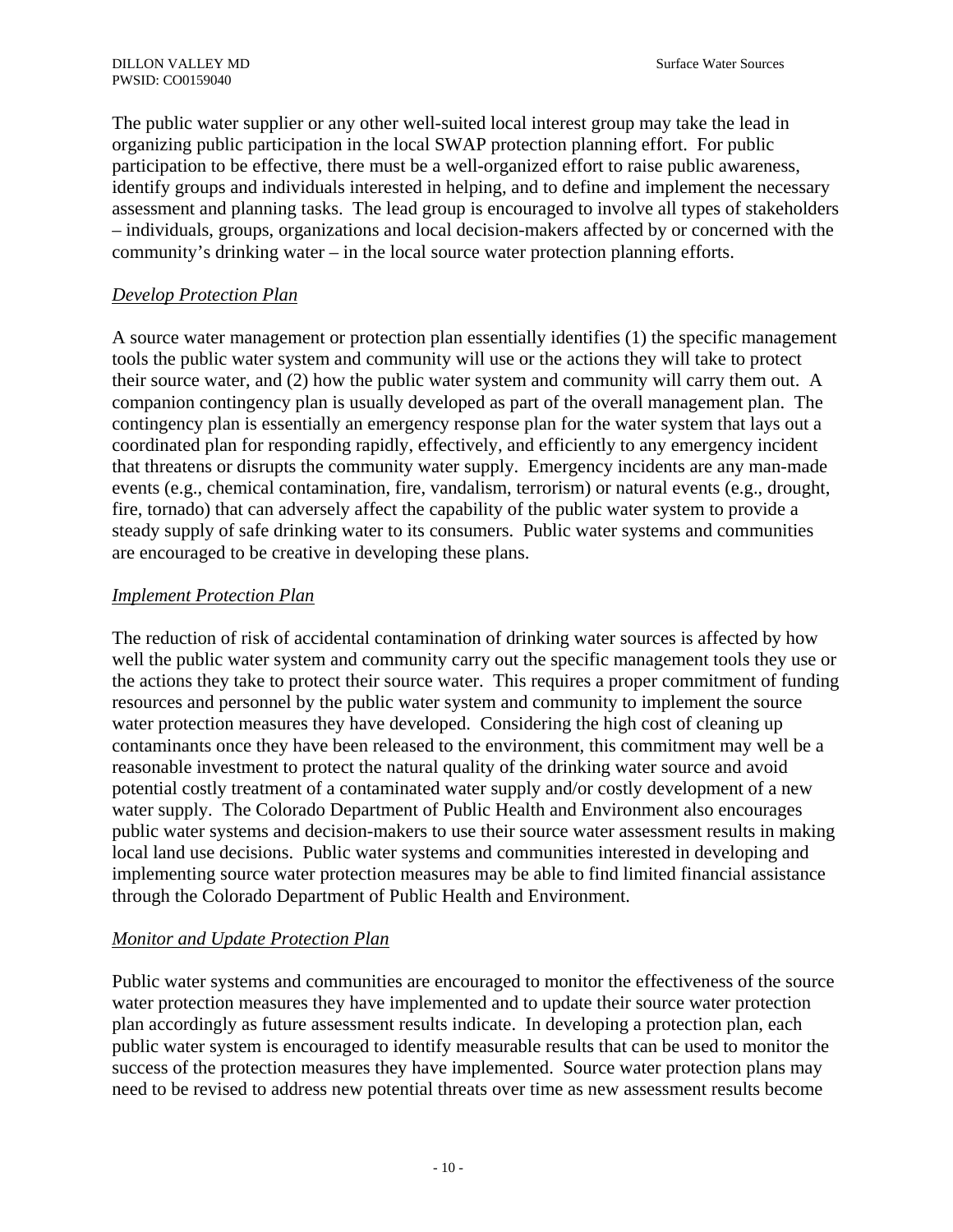available. As shown in Figure 1, SWAP was designed to be an iterative process, alternating back and forth between assessment and protection phases.

The primary elements of the protection phase discussed above are meant as a guide to public water systems and communities. In actual practice, developing and implementing source water protection may be more or less complicated depending on the local community's willingness to adopt and implement source water protection measures. Additional source water protection information can be obtained by going to the U.S. Environmental Protection Agency's source water protection website (**[www.epa.gov/safewater/protect.html](http://www.epa.gov/safewater/protect.html)**). Staff members at the Colorado Department of Public Health and Environment also are available to provide assistance with source water protection efforts.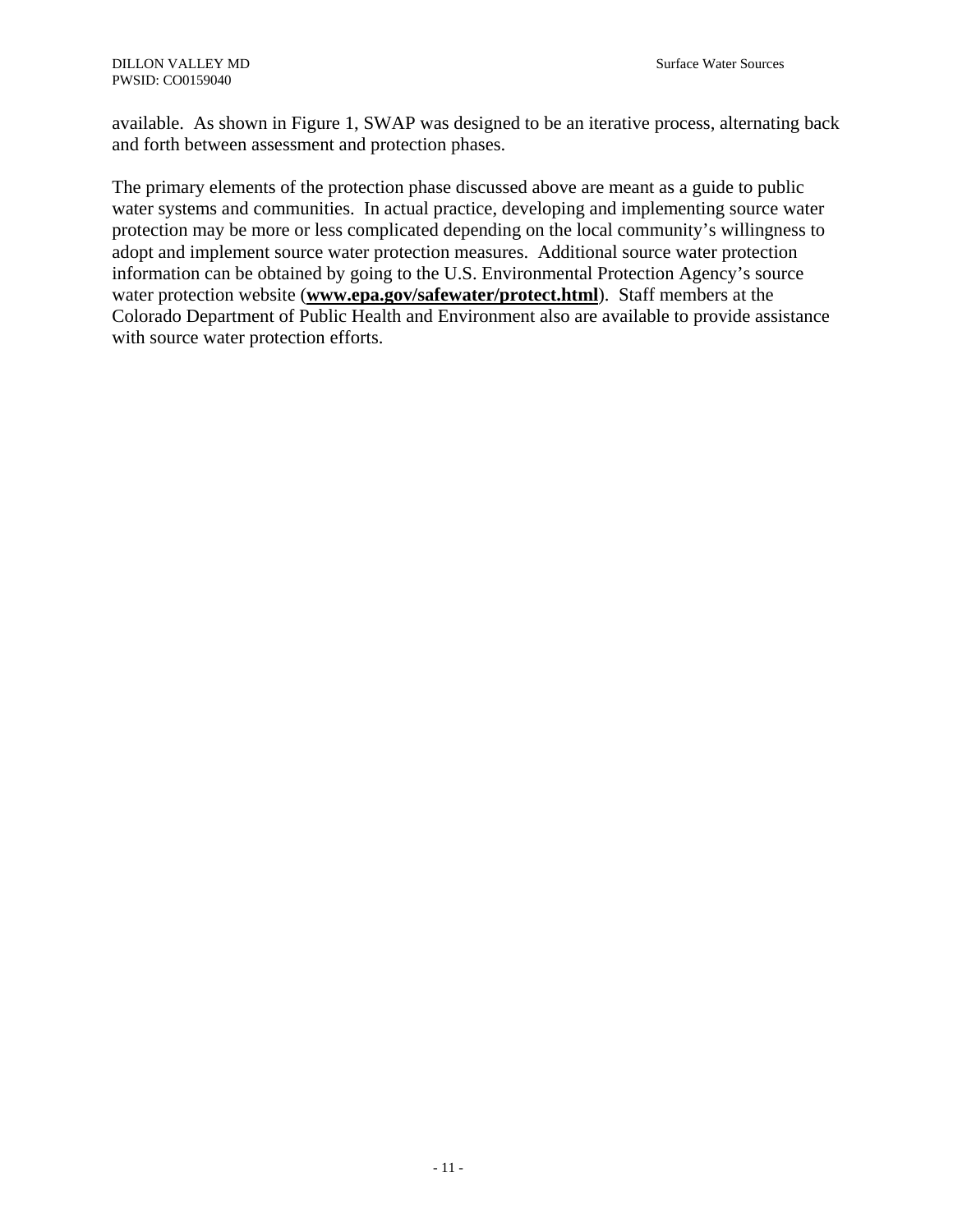#### **Assessment Results**

The source water assessment for **DILLON VALLEY MD** rendered the following results:

- $\triangleright$  At the time of this assessment, the water supply consists of:
	- 2 active surface water sources
	- 0 active ground water sources under the influence of surface water
	- 0 active, purchased surface water sources and/or purchased ground water sources under the influence of surface water
- $\triangleright$  Table 1 presents the cumulative results of the total susceptibility of the water source(s) to potential contamination from both discrete and dispersed contaminant sources. Water sources with total susceptibility ratings of Moderately High or High generally are at greater risk for potential contamination than those receiving lower ratings. As shown in Table 1, 0 active water source(s) was/were determined to have a Moderately High or High susceptibility to potential contamination.

There may be cases where the assessment was unable to verify the presence of discrete and dispersed contaminant sources based on the databases used for the contaminant inventory. In these cases, unless new information is identified and analyzed, the water source(s) is/are not currently known to be susceptible to potential contamination from any known discrete or dispersed contaminant sources. This situation is indicated in Table 1 by water sources receiving an overall susceptibility rating of "No Known Susceptibility."

| Number of<br><b>Water Sources</b> | <b>Susceptibility Rating</b> |
|-----------------------------------|------------------------------|
|                                   | No Known Susceptibility      |
|                                   | Low                          |
| $\overline{2}$                    | Moderately Low               |
|                                   | Moderate                     |
|                                   | Moderately High              |
|                                   | High                         |

Table 1. Total Susceptibility Ratings for Water Sources.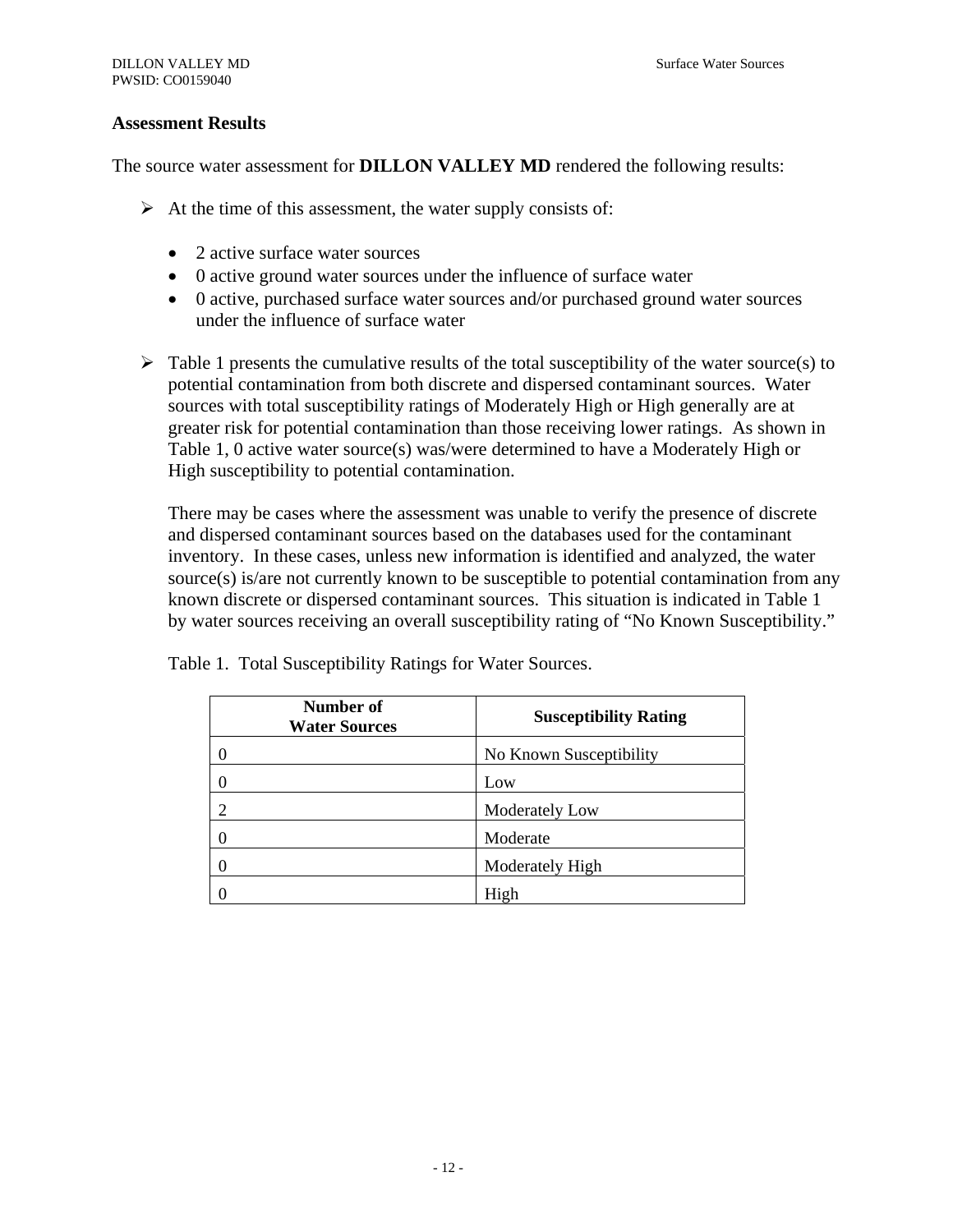Figure 4 presents the statewide total susceptibility rating distribution plot for all surface water sources and ground water sources under the direct influence of surface water that were analyzed. The rating distribution plot presents the numerical scoring ranges associated with a given rating category, and the number of surface water sources and ground water sources under the direct influence of surface water throughout the state that received a specific qualitative rating. By comparing the results in Table 1 to Figure 4, one can see how the total susceptibility of the water source(s) in Table 1 compared to the total susceptibility of the other surface water sources and ground water sources under the direct influence of surface water throughout the state.



Figure 4. Statewide Total Susceptibility Rating Distribution Plot.

 $\triangleright$  Table 2 presents a summary of the individual susceptibility of the water source(s) to various types of discrete contaminant sources that were evaluated. Water sources with a Moderately High or High individual susceptibility to a discrete contaminant source generally are at greater risk for potential contamination from the discrete contaminant source than water sources receiving lower individual susceptibility ratings to similar or different discrete contaminant sources. The water source(s) has/have the greatest risk to potential contamination from the following types of discrete contaminant sources: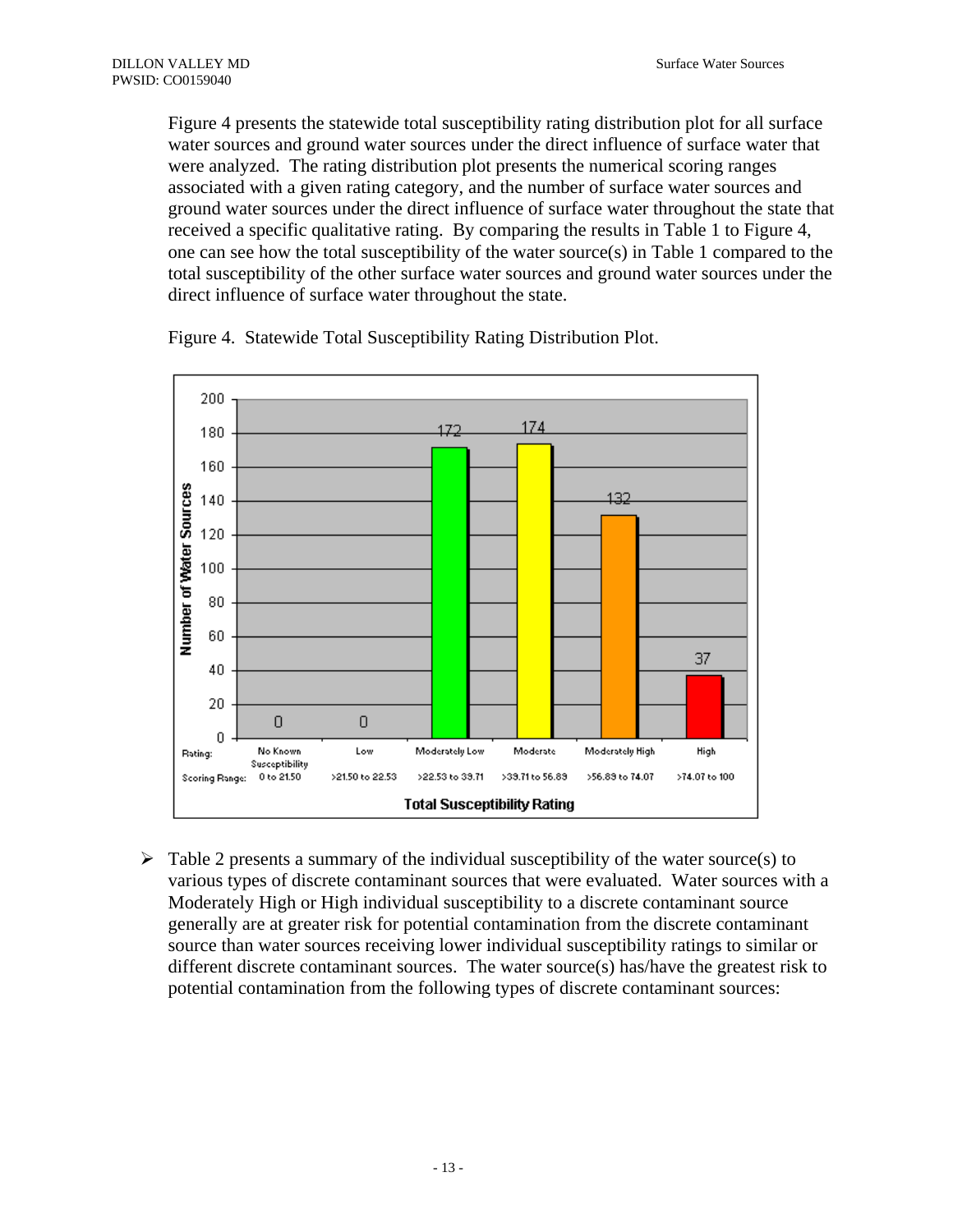|                                                                   | <b>Individual Susceptibility Rating Summary</b><br>(cumulative count for all water sources) |          |                 |           |             |
|-------------------------------------------------------------------|---------------------------------------------------------------------------------------------|----------|-----------------|-----------|-------------|
| <b>Contaminant Source Type</b>                                    | Low                                                                                         | Mod. Low | <b>Moderate</b> | Mod. High | <b>High</b> |
| <b>EPA Superfund Sites</b>                                        | $\Omega$                                                                                    | $\Omega$ | $\Omega$        | $\Omega$  | $\Omega$    |
| <b>EPA Abandoned Contaminated Sites</b>                           | $\theta$                                                                                    | $\theta$ | $\Omega$        | $\Omega$  | $\Omega$    |
| <b>EPA Hazardous Waste Generators</b>                             | $\Omega$                                                                                    | $\Omega$ | $\Omega$        | $\Omega$  | $\Omega$    |
| EPA Chemical Inventory/Storage Sites                              | $\Omega$                                                                                    | $\Omega$ | $\Omega$        | $\Omega$  | $\Omega$    |
| EPA Toxic Release Inventory Sites                                 | $\theta$                                                                                    | $\Omega$ | $\Omega$        | $\Omega$  | $\Omega$    |
| Permitted Wastewater Discharge Sites                              | $\Omega$                                                                                    | $\Omega$ | $\Omega$        | $\Omega$  | $\Omega$    |
| Aboveground, Underground and Leaking<br><b>Storage Tank Sites</b> | $\Omega$                                                                                    | $\Omega$ | $\Omega$        | $\Omega$  | $\Omega$    |
| <b>Solid Waste Sites</b>                                          | $\Omega$                                                                                    | $\Omega$ | $\Omega$        | $\Omega$  | $\Omega$    |
| Existing/Abandoned Mine Sites                                     | $\Omega$                                                                                    | $\Omega$ | $\Omega$        | $\Omega$  | $\Omega$    |
| <b>Concentrated Animal Feeding Operations</b>                     | $\Omega$                                                                                    | $\Omega$ | $\Omega$        | $\Omega$  | $\Omega$    |
| <b>Other Facilities</b>                                           | $\theta$                                                                                    | $\Omega$ | $\Omega$        | $\Omega$  | $\Omega$    |
|                                                                   |                                                                                             |          |                 |           |             |
| <b>TOTAL:</b>                                                     | 0                                                                                           | 0        | 0               | 0         | 0           |

#### Table 2. Susceptibility of Water Source(s) to Discrete Contaminant Sources.

Figure 5 presents the statewide rating distribution plot of the individual susceptibility to various types of discrete contaminant sources for all surface water sources and ground water sources under the direct influence of surface water that were analyzed. The rating distribution plot presents the numerical scoring ranges associated with a given rating category, and the number of discrete contaminant sources throughout the state that received a specific qualitative rating. By comparing the total count results in Table 2 to Figure 5, one can see how the individual susceptibility results of the water source(s) in Table 2 compared to the combined individual susceptibility results of the other surface water sources and ground water sources under the direct influence of surface water throughout the state.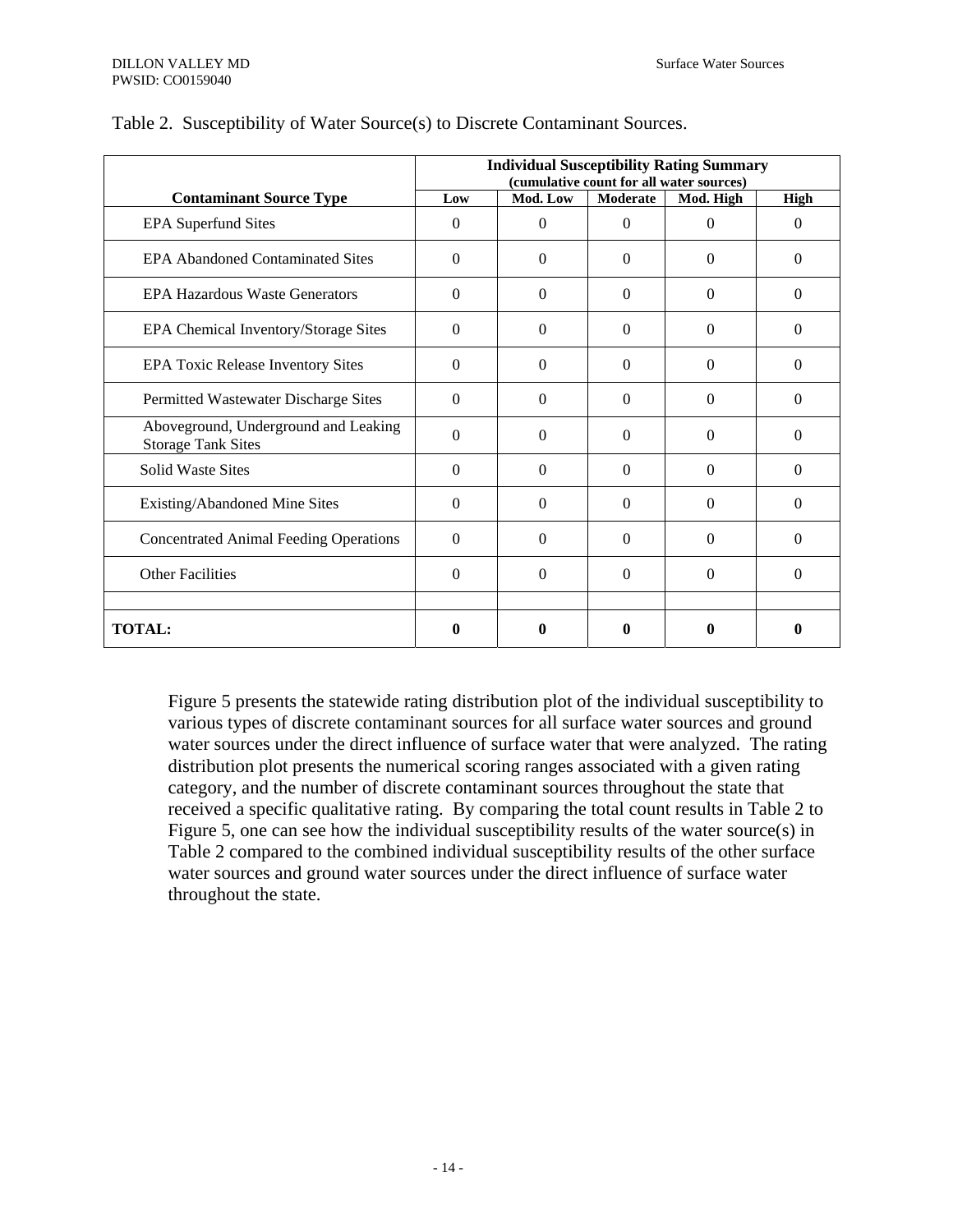



 $\triangleright$  Table 3 presents a summary of the individual susceptibility of the water source(s) to various types of dispersed contaminant sources that were evaluated. Water sources with a Moderately High or High individual susceptibility to a dispersed contaminant source generally are at greater risk of potential contamination from the dispersed contaminant source than water sources receiving lower individual susceptibility ratings to similar or different dispersed contaminant sources. The water source(s) has/have the greatest risk to potential contamination from the following types of dispersed contaminant sources: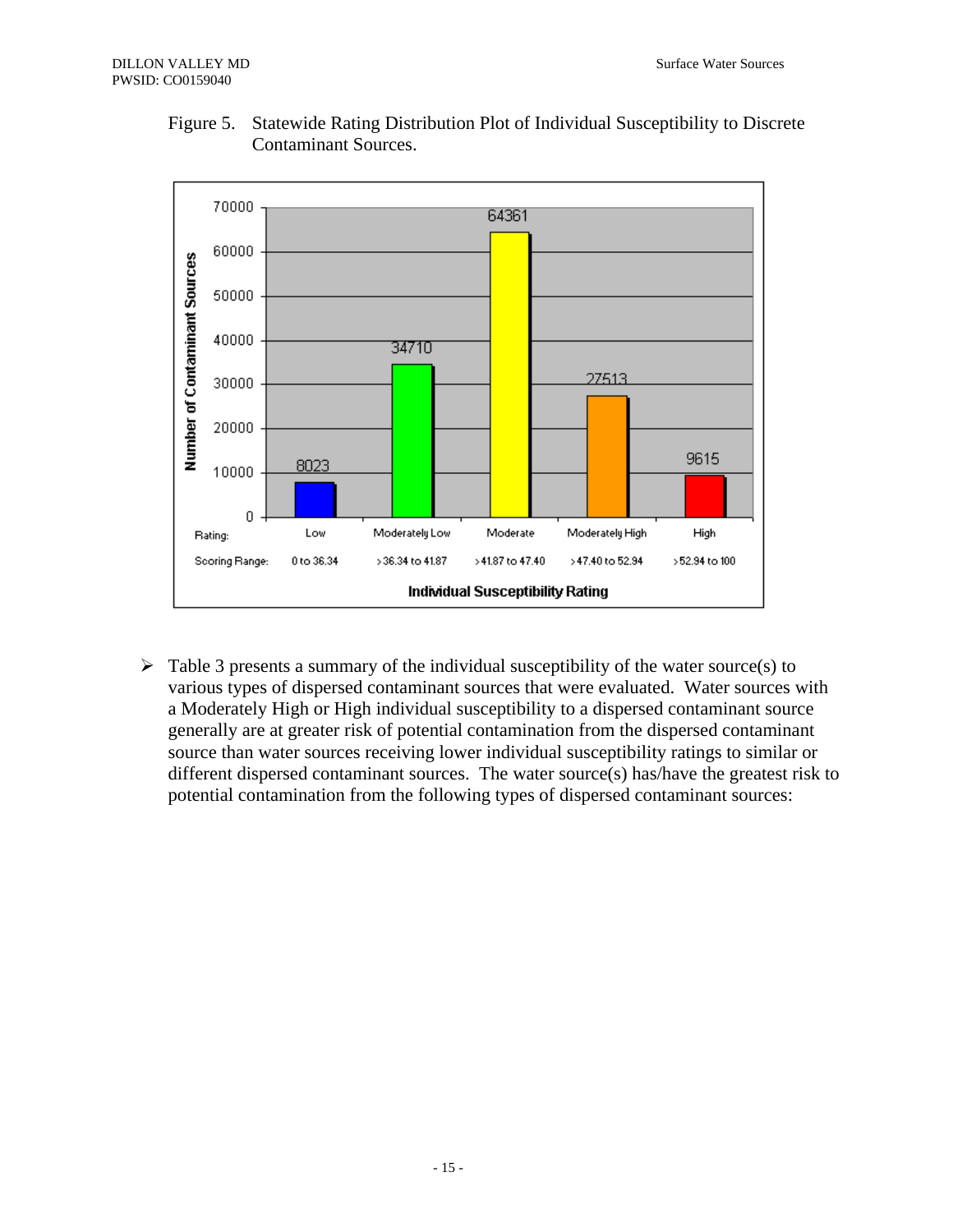|                                      | <b>Individual Susceptibility Rating Summary</b><br>(cumulative count for all water sources) |                  |                       |                  |                |
|--------------------------------------|---------------------------------------------------------------------------------------------|------------------|-----------------------|------------------|----------------|
| <b>Contaminant Source Type</b>       | Low                                                                                         | Mod. Low         | Moderate              | Mod. High        | High           |
| LAND USE / LAND COVER TYPES:         |                                                                                             |                  |                       |                  |                |
| Commercial/Industrial/Transportation | $\boldsymbol{0}$                                                                            | $\overline{2}$   | $\boldsymbol{0}$      | $\boldsymbol{0}$ | $\mathbf{0}$   |
| <b>High Intensity Residential</b>    | $\boldsymbol{0}$                                                                            | $\overline{0}$   | $\Omega$              | $\Omega$         | $\Omega$       |
| Low Intensity Residential            | $\Omega$                                                                                    | $\Omega$         | $\Omega$              | $\Omega$         | $\theta$       |
| <b>Urban Recreational Grasses</b>    | $\Omega$                                                                                    | $\Omega$         | $\Omega$              | $\overline{0}$   | $\overline{0}$ |
| Quarries / Strip Mines / Gravel Pits | $\Omega$                                                                                    | $\Omega$         | $\overline{0}$        | $\overline{0}$   | $\overline{0}$ |
| Row Crops                            | $\theta$                                                                                    | $\Omega$         | $\Omega$              | $\Omega$         | $\Omega$       |
| Fallow                               | $\boldsymbol{0}$                                                                            | $\mathbf{0}$     | $\mathbf{0}$          | $\mathbf{0}$     | $\mathbf{0}$   |
| <b>Small Grains</b>                  | $\Omega$                                                                                    | $\Omega$         | $\Omega$              | $\Omega$         | $\Omega$       |
| Pasture / Hay                        | $\Omega$                                                                                    | $\overline{0}$   | $\Omega$              | $\Omega$         | $\Omega$       |
| Orchards / Vineyards / Other         | $\Omega$                                                                                    | $\Omega$         | $\Omega$              | $\Omega$         | $\Omega$       |
| Deciduous Forest                     | $\boldsymbol{0}$                                                                            | $\overline{0}$   | $\overline{2}$        | $\Omega$         | $\Omega$       |
| Evergreen Forest                     | $\Omega$                                                                                    | $\Omega$         | $\overline{0}$        | $\overline{2}$   | $\theta$       |
| <b>Mixed Forest</b>                  | $\Omega$                                                                                    | $\boldsymbol{0}$ | $\Omega$              | $\Omega$         | $\Omega$       |
| <b>OTHER TYPES:</b>                  |                                                                                             |                  |                       |                  |                |
| Septic Systems                       | $\boldsymbol{0}$                                                                            | $\Omega$         | $\boldsymbol{\theta}$ | $\Omega$         | $\theta$       |
| Oil / Gas Wells                      | $\mathbf{0}$                                                                                | $\overline{0}$   | $\Omega$              | $\overline{0}$   | $\Omega$       |
| <b>Road Miles</b>                    | $\Omega$                                                                                    | $\Omega$         | $\overline{2}$        | $\Omega$         | $\Omega$       |
|                                      |                                                                                             |                  |                       |                  |                |
| <b>TOTAL:</b>                        | $\mathbf{0}$                                                                                | $\mathbf{2}$     | 4                     | $\mathbf{2}$     | $\mathbf{0}$   |

#### Table 3. Susceptibility of Water Source(s) to Dispersed Contaminant Sources.

#### *NOTE: Results in large, bold and italicized text indicate that changes to the original results have occurred during the re-analysis.*

Figure 6 presents the statewide rating distribution plot of the individual susceptibility to various types of dispersed contaminant sources for all surface water sources and ground water sources under the direct influence of surface water that were analyzed. The rating distribution plot presents the numerical scoring ranges associated with a given rating category, and the number of dispersed contaminant sources throughout the state that received a specific qualitative rating. By comparing the total count results in Table 3 to Figure 6, one can see how the individual susceptibility results of the water source(s) in Table 3 compared to the combined individual susceptibility results of the other surface water sources and ground water sources under the direct influence of surface water throughout the state.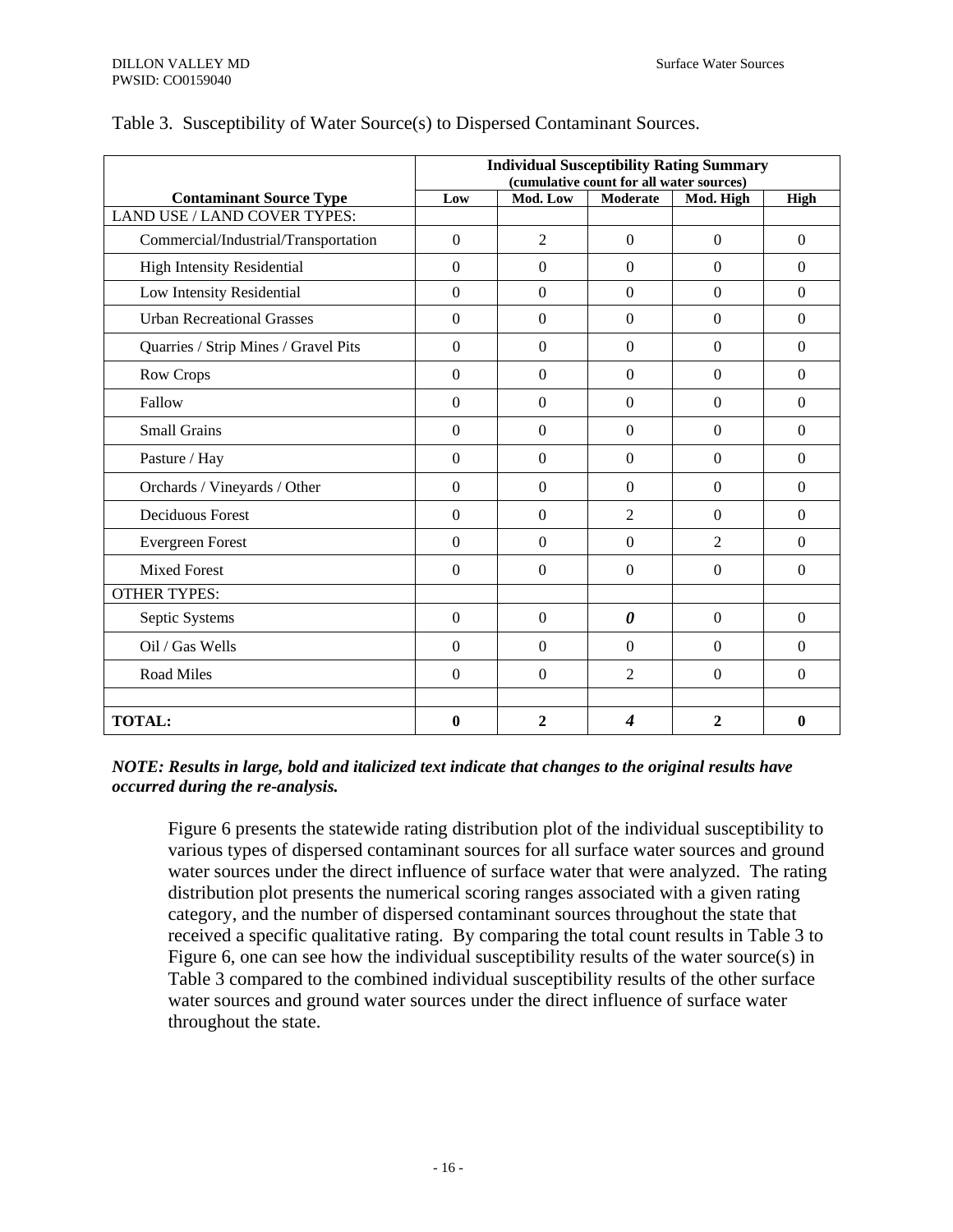Figure 6. Statewide Rating Distribution Plot of Individual Susceptibility to Dispersed Contaminant Sources.



 $\triangleright$  Table 4 presents the cumulative results of the physical setting vulnerability ratings of the water source(s). A vulnerable physical setting generally means the water source(s) will be more susceptible to potential contamination. Water sources with physical setting vulnerability ratings of Moderately High or High generally are expected to have higher levels of potential susceptibility to contamination. As shown in Table 4, 0 active water source(s) was/were determined to have a Moderately High or High physical setting vulnerability.

Table 4. Physical Setting Vulnerability Ratings for Water Sources.

| Number of<br><b>Water Sources</b> | <b>Physical Setting</b><br><b>Vulnerability Rating</b> |
|-----------------------------------|--------------------------------------------------------|
|                                   | Low                                                    |
|                                   | Moderately Low                                         |
|                                   | Moderate                                               |
|                                   | Moderately High                                        |
|                                   | High                                                   |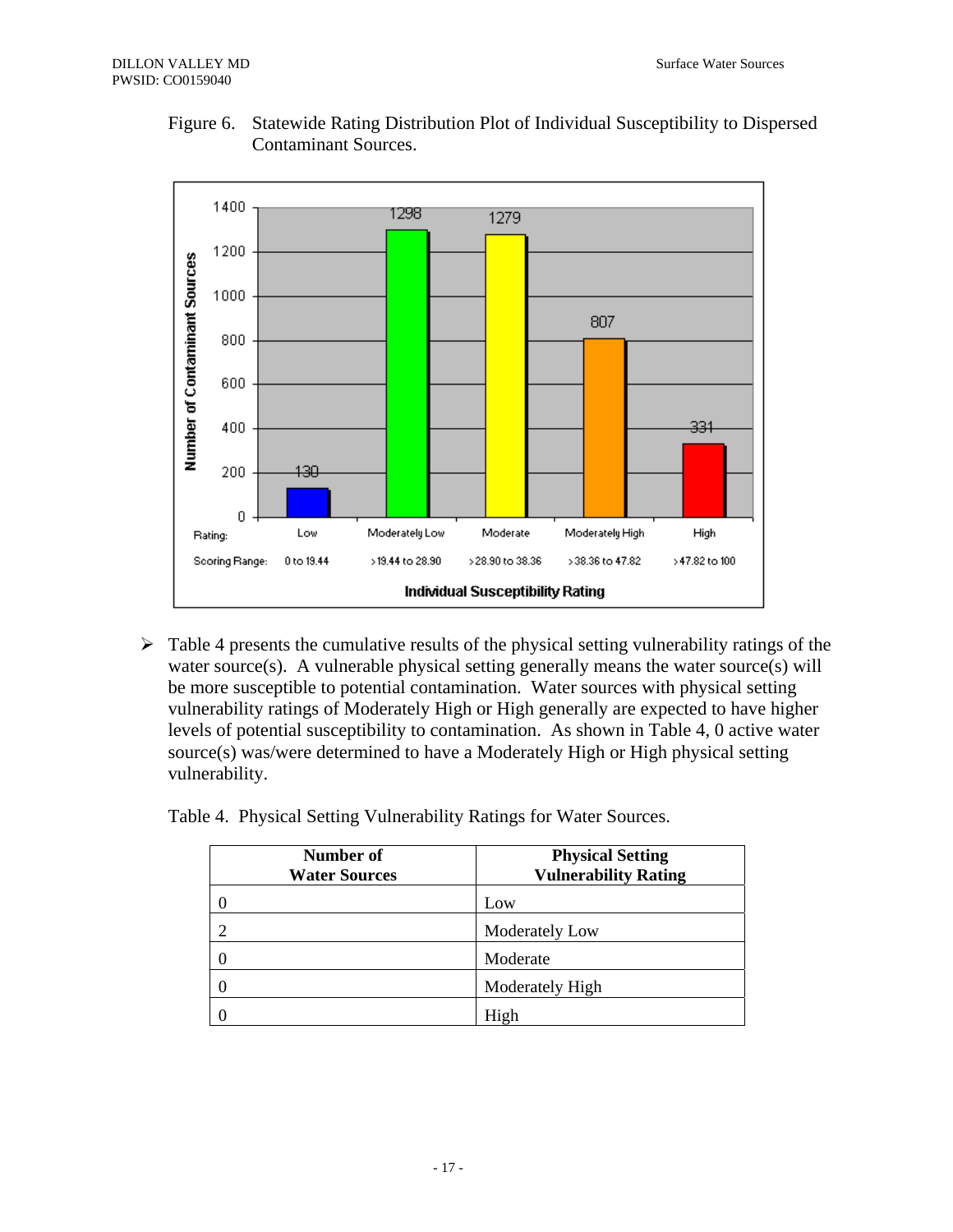Figure 7 presents the statewide physical setting vulnerability rating distribution plot for all surface water sources and ground water sources under the direct influence of surface water that were analyzed. The rating distribution plot presents the numerical scoring ranges associated with a given rating category, and the number of surface water sources and ground water sources under the direct influence of surface water throughout the state that received a specific qualitative rating. By comparing the results in Table 4 to Figure 7, one can see how the physical setting vulnerability of the water source(s) in Table 4 compared to the physical setting vulnerability of the other surface water sources and ground water sources under the direct influence of surface water throughout the state.



Figure 7. Statewide Physical Setting Vulnerability Rating Distribution Plot.

The physical setting vulnerability remains important even where no or very few potential contaminant sources (discrete and/or dispersed) have been identified within the source water assessment area. In this case, if the physical setting vulnerability for a water source is estimated to be Moderately High or High, it could cause an increased susceptibility to contamination in the future if certain discrete and/or dispersed contaminant sources were located within the source water assessment area. This potential impact ultimately will depend on the degree of contaminant threat posed by the specific potential contaminant sources. Public water systems are strongly encouraged to consider this in their source water protection planning efforts, and to be vigilant to the introduction of potential contaminant sources within highly vulnerable physical settings. Such information may be useful to local land use planning agencies making land use and zoning decisions related to the siting of these future potential contaminant sources.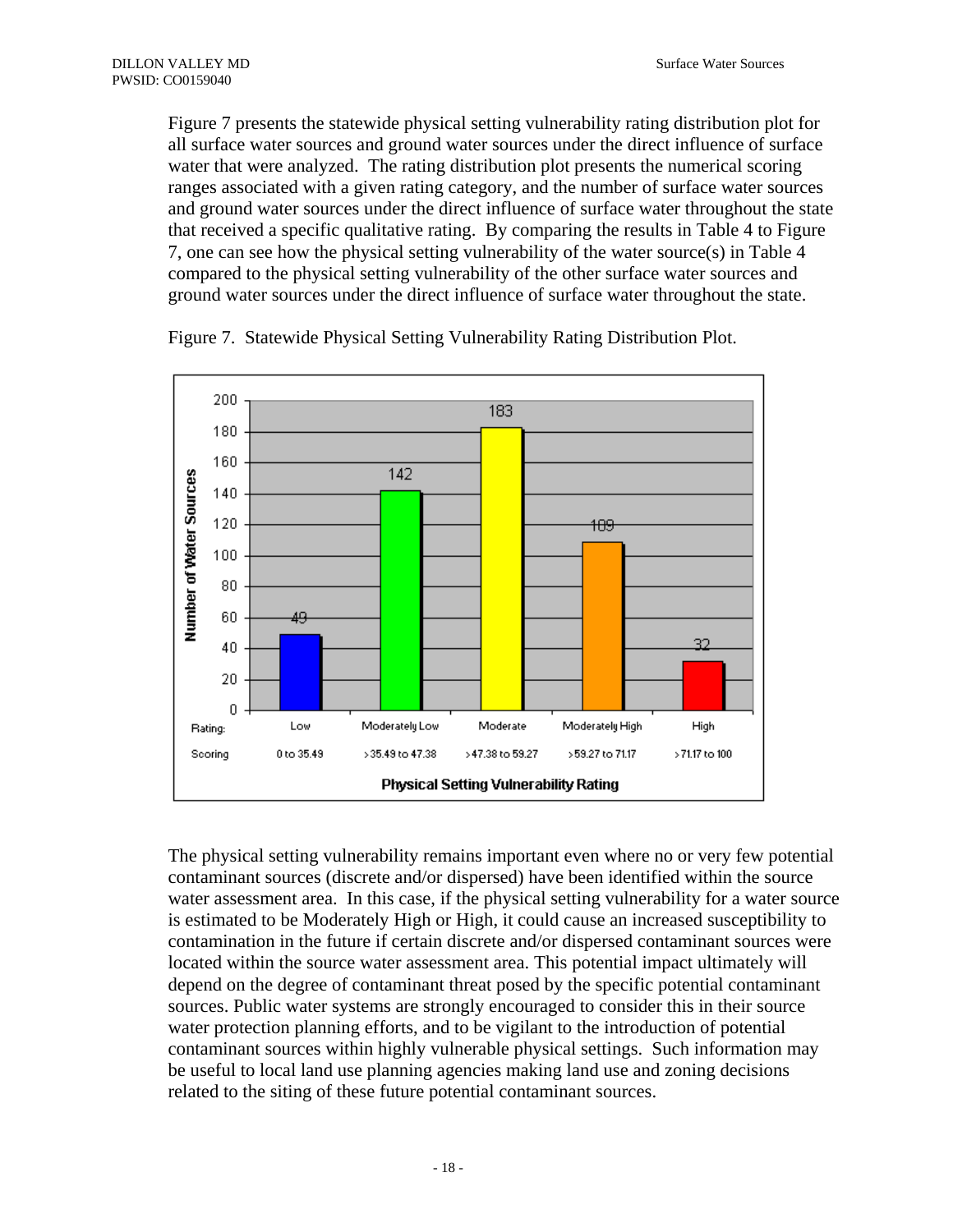#### **Additional Considerations**

The source water assessment provides a screening-level evaluation of the likelihood that a potential contamination problem could occur rather than an indication that a potential contamination problem has or will occur. This evaluation is comparable to what a doctor might use to screen a patient for a particular medical condition. The results of this assessment reflect the best efforts of the Colorado Department of Public Health and Environment and its contractors to simplify several complex physical, chemical and operational processes, and to assemble quality data sets for use in the assessment. Future improvements to the source water assessment results are envisioned as additional data become available. The Colorado Department of Public Health and Environment is confident that this assessment provides useful information to communities concerning the contaminant sources to which their water supply is potentially most susceptible. Public water systems also can use this information to evaluate the need for improvement to current water treatment capabilities, so as to be better prepared for future contamination threats.

This report represents the public version of the source water assessment that the Colorado Department of Public Health and Environment is required to make available under the Safe Drinking Water Act. The public version differs from the public water system version in that more detailed supporting information (e.g., input data and maps) was provided to each public water system as part of their report. Some of this supporting information is viewed by the Colorado Department of Public Health and Environment and many public water systems as security sensitive. Under the Colorado Open Records Act, certain information can be withheld from public disclosure if the information can be characterized either as "details of security arrangements or investigations" [section 27-72-204(3)(a)(XVII) C.R.S] or as information whose disclosure "would do substantial injury to the public interest" [section 24-72-204(6)(a) C.R.S.]. The Colorado Department of Public Health and Environment has determined that the following security sensitive information meets one or both of the preceding characterization criteria and will be withheld from public disclosure:

- Location information about the public water system's intakes/wells, treatment facilities, and diversion/conveyance structures, as well as location information about potential sources of contamination. Location information would include location coordinates, physical addresses and maps showing the locations of the intakes/wells, treatment facilities, diversion/conveyance structures, and potential sources of contamination;
- Hazardous chemical quantities, type, processes, and/or likelihood of release;
- Well/intake depths; and
- Structural integrity information concerning the drinking water intakes/wells.

Public water systems also will be given the opportunity to provide the Colorado Department of Public Health and Environment with rationale for excluding additional supporting information from public disclosure once they have received and reviewed their source water assessment report. Their rationale must meet one or both of the preceding characterization criteria established under the Colorado Open Records Act to be acceptable.